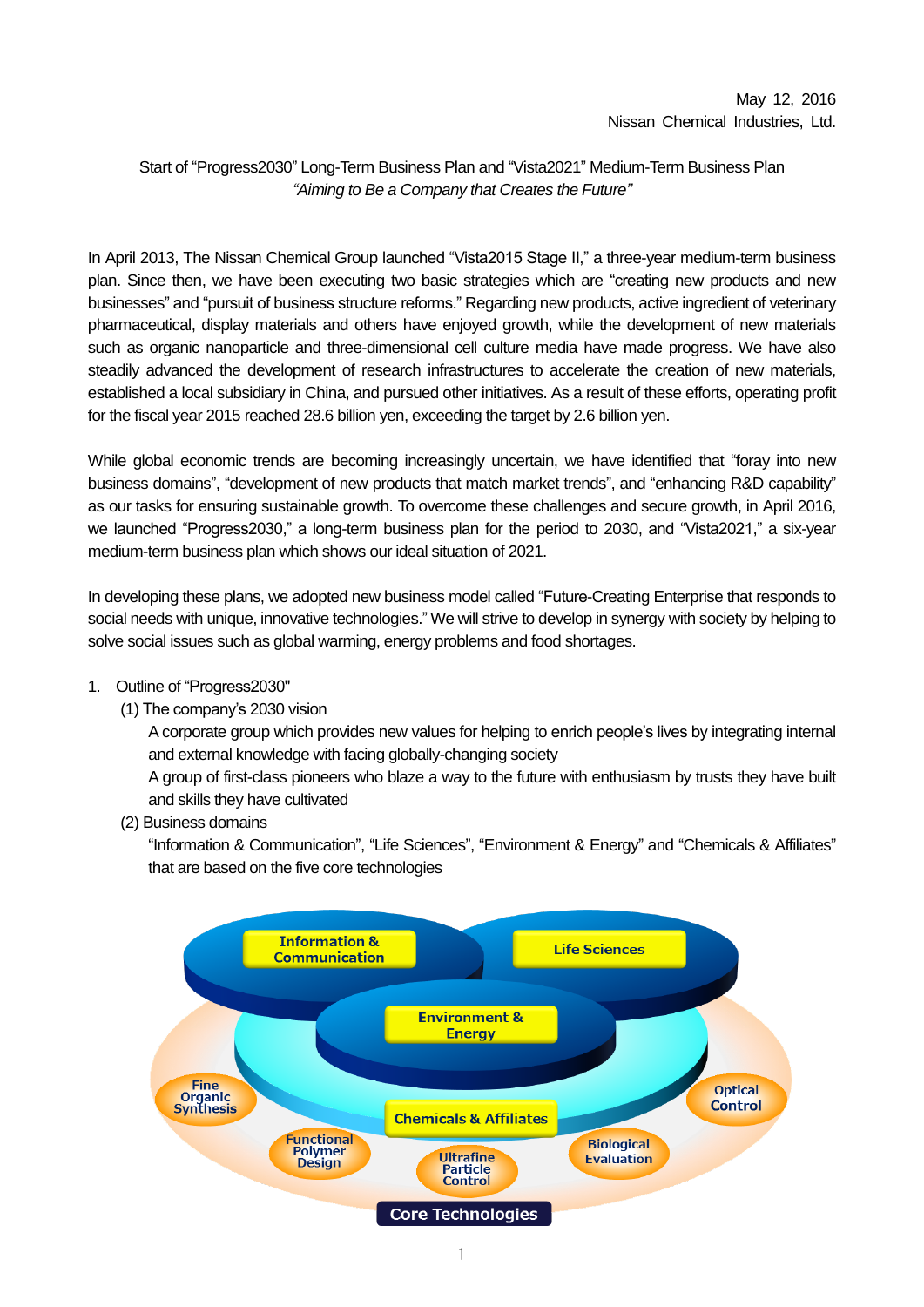#### (3) Basic strategies

Entering new fields by evolving, deepening and expanding unique technologies

1) Information & Communication (display, semiconductor, inorganic, optical functional, and sensor materials)

For display, semiconductor and inorganic materials, we will provide products based on technological innovations in the market. We will also create sensor materials by using our existing technologies and optical functional materials by establishing optical control technologies.

2) Life Sciences (agrochemicals, veterinary pharmaceuticals, pharmaceuticals and biomedical materials)

We will strengthen the pipeline for agrochemicals and pharmaceuticals, also develop new veterinary pharmaceuticals. In addition, we will create biomedical materials that contribute to advanced medical care using accumulated technologies for biological evaluation and material design.

- 3) Environment & Energy (batteries, energy harvesting and thermal control materials) We will establish a device evaluation technology then supply battery materials and materials that contribute to efficient use of energy.
- 4) Chemicals & Affiliates (basic chemicals, fine chemicals, and affiliates) In addition to responding to business environmental changes, we will introduce high-performance compounds related to TEPIC®, an epoxy compound.

#### (4) Business size

Net sales: 300 billion yen (100 from Information & Communication, 100 from Life Sciences, 50 from Environment & Energy and 50 from Chemicals & Affiliates) Operating profit: 50 billion yen (operating margin: 16.7%)

#### 2. Outline of "Vista2021"

A six-year plan starting in FY2016 (The period is divided into the first three years (2016 to 2018) as Stage I and the second three years (2019 to 2021) as Stage II)

(1) Ideal situation of 2021

Information & Communication and Life Sciences are the driving force for growth while Chemicals & Affiliates achieve a stable profit.

Establish the foundation of Environment & Energy business and a position as a promising chemical manufacturer that keeps moving forward with a strong presence.

2015 2016 2018 2021

|  |  | (2) Financial targets (billion yen) |  |
|--|--|-------------------------------------|--|
|--|--|-------------------------------------|--|

| <b>Net Sales</b> | Chemicals                    | 34.3   | 35.4  | 38.0  | 40.5   |
|------------------|------------------------------|--------|-------|-------|--------|
|                  | Performance Materials        | 51.8   | 55.3  | 68.0  | 82.9   |
|                  | Agrochemicals                | 47.5   | 52.1  | 58.6  | 67.0   |
|                  | <b>Pharmaceuticals</b>       | 8.7    | 7.4   | 8.1   | 8.3    |
|                  | Trading, Others & Adjustment | 34.6   | 37.3  | 44.3  | 51.3   |
| Total            |                              | 176.9  | 187.5 | 217.0 | 250.0  |
| Operating        | Chemicals                    | 3.9    | 4.9   | 4.0   | 4.5    |
| Profit           | Performance Materials        | 12.0   | 11.7  | 15.4  | 18.4   |
|                  | Agrochemicals                | 10.8   | 11.3  | 12.9  | 16.7   |
|                  | <b>Pharmaceuticals</b>       | 2.0    | 1.4   | 2.0   | 2.4    |
|                  | Trading, Others & Adjustment | $-0.1$ | 0.4   | 0.7   | $-2.0$ |
|                  | Total                        | 28.6   | 29.7  | 35.0  | 40.0   |
| Ordinary Income  |                              | 29.5   | 30.4  | 35.6  | 40.8   |
| Net Income       |                              | 22.4   | 23.0  | 27.1  | 31.0   |

Naphtha(¥/KL): FY2015 42,800 FY2016 35,400 FY2017 and onward 51,100 FX rate(¥/\$): FY2015 1H 122 2H 118 FY2016 and onward 115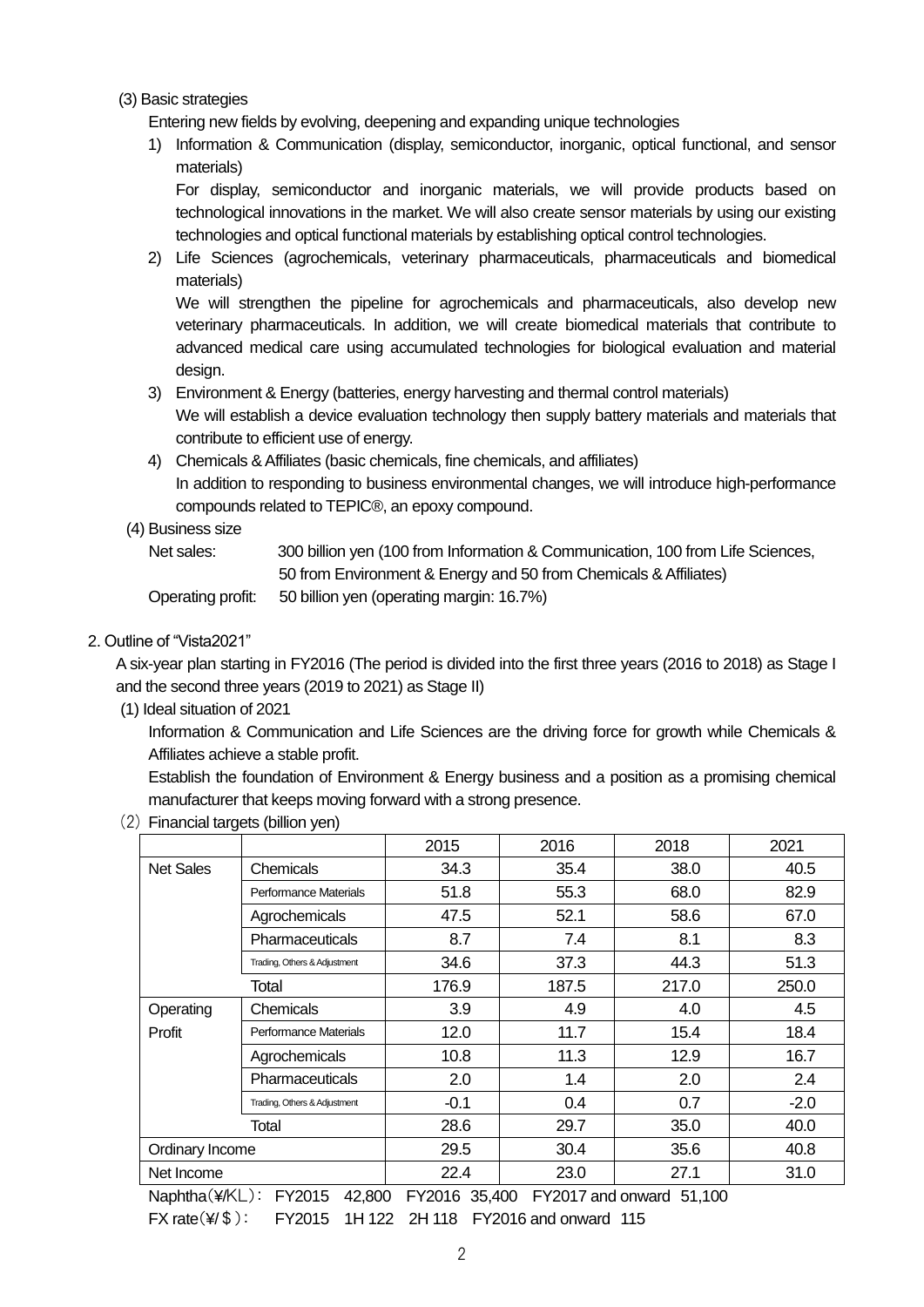(3) R&D expenses and capex(three-year total, billion yen)



# 3. Outline of "Vista2021 Stage I"

### (1) Basic strategies

- 1) Maximizing the profit from existing products Boosting the market shares of products for growing fields, driving overseas business expansion, and reducing costs
- 2) Improving marketing power Identifying market needs by moving closer to customers and obtaining information about advanced materials
- 3) Enhancing R&D capability Improving existing technologies, establishing new technologies, and accelerating the development of new products
- (2) Sources of growth for Stage I
	- 1) Chemicals
	- i. Increasing the sales of AdBlue®, a high-grade urea solution, and high purity ammonia
	- ii. Creating actual demand for TEPIC® in new grades
	- 2) Performance Materials
	- i. Increasing sales of display materials for photo-alignment IPS and HYPERTECH®, multi-branched organic nanoparticles
	- ii. Expanding sales of anti-reflective coating materials for semiconductors, and multilayer process materials and launching sensor materials
	- iii. Entering the oil & gas business fields with selling chemicals that enhance productivity of oil well
	- iv. Developing materials for OLED and expanding sales
	- v. Enhancing production systems and customer services in overseas countries
	- 3) Agrochemicals
	- i. Expanding sales of ALTAIR®, a paddy rice herbicide, and launching a new product line of ROUNDUP®, a non-selective herbicide
	- ii. Establishing overseas subsidiaries and increasing sales in overseas markets
	- iii. Expanding application of Fluralaner, an active ingredient of veterinary pharmaceutical, to "spot on" drugs for transdermal administration for dogs and cats
	- 4) Pharmaceuticals
	- i. Deriving new products and enhancing the pipeline
	- ii. Expanding the business of custom manufacturing service for active ingredients of generic drugs
- (4) Initiatives for Stage II and onward
	- 1) Information & Communication
	- i. Developing heat-resistant lenses, light control film and optical interconnect materials
	- ii. Creating next-generation display and semiconductor materials